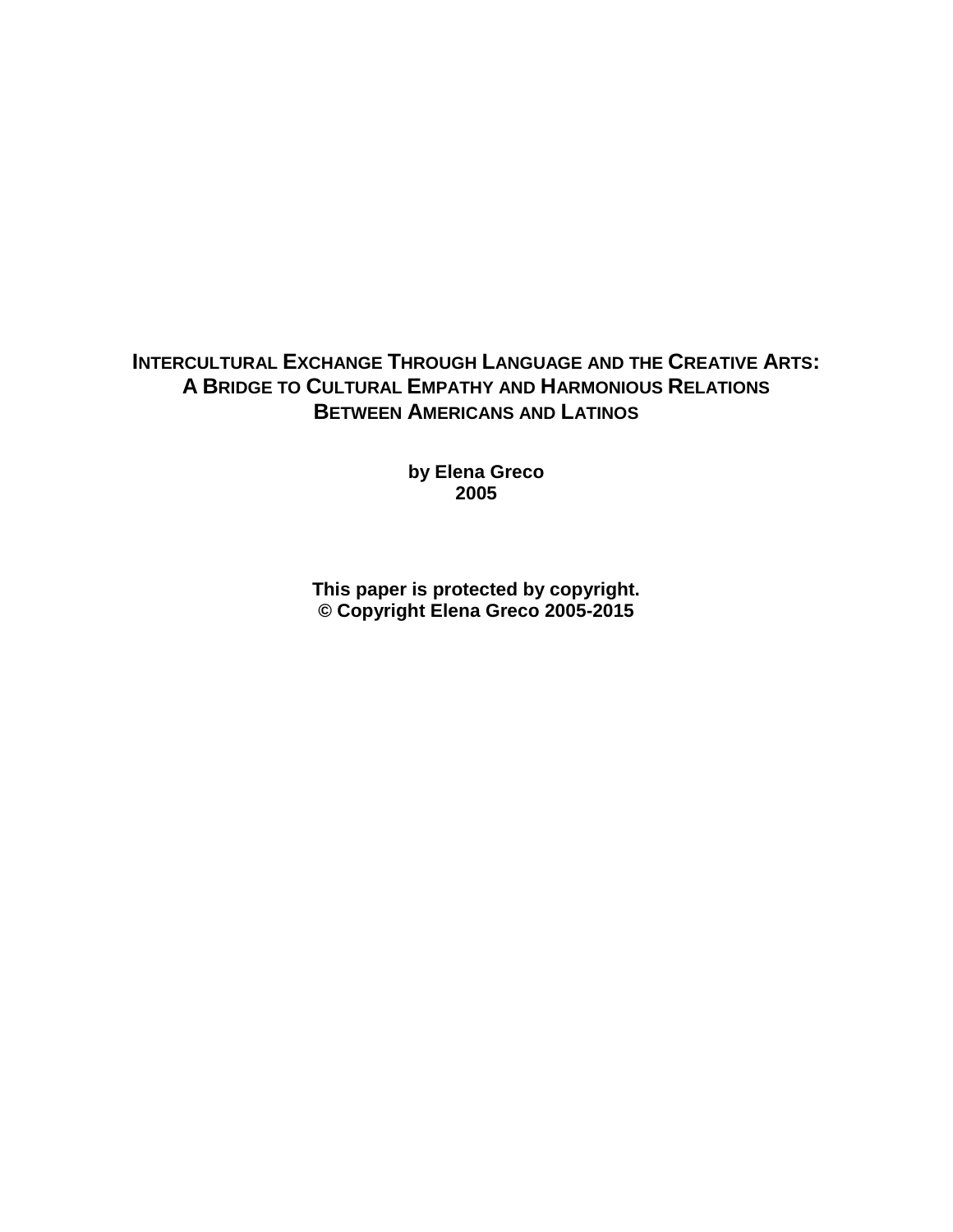# **INTERCULTURAL EXCHANGE THROUGH LANGUAGE AND THE CREATIVE ARTS: A BRIDGE TO CULTURAL EMPATHY AND HARMONIOUS RELATIONS BETWEEN AMERICANS AND LATINOS**

This paper will study the potential effect of intercultural exchange, particularly in the creative areas of language and the arts, on easing the current difficulties between the U.S. and Latin America. Relations between the two regions have been strained for the last century, and resolution of that strain is of paramount importance at this time. I do not be lieve that the problem can be solved by politics alone, but must start with individuals on a personal level. I have two interests which contribute to this paper. One is creative expression in all forms and its contribution to human evolution, and the other is a fascination with, and support of, indigenous cultures, particularly in melding different cultures into new and vibrant forms of expression while keeping old traditions alive. Sharing our languages and our creative arts is one means of enhancing communication and sharing our cultures respectfully, rather than trying to impose one on the other dis respectfully. This could be a first step toward harmonious relations between the U.S. and Latin America— or with any dissonant cultures.

#### **Getting to Know You, Getting to Know All About You**

I believe that atrocities are committed not just because of the desire of powerhungry and greedy politicians, but because of the indifference or complacency of the politicians' constituents, i.e., the citizens of their country, and that this indifference is due in large part to a lack of empathy for the victims of the atrocities. They are "the other." In order for "the other" to become "us," we must get to know them, their traditions and cultures, and they must know us.

It is possible that, while the U.S. government is responsible for the terrible wrongs committed against Latin America over the past century, if our citizens kept themselves informed, were outraged and rose up in protest, the politicians would bend to public opinion at least to some extent, and future actions against Latin America would be different and less barbaric. One solution to mending the current rift between the U.S. and Latin America is to bring the two cultures together in a personal, rather than political,

#### **© Copyright Elena Greco 2006-2015. All rights reserved.**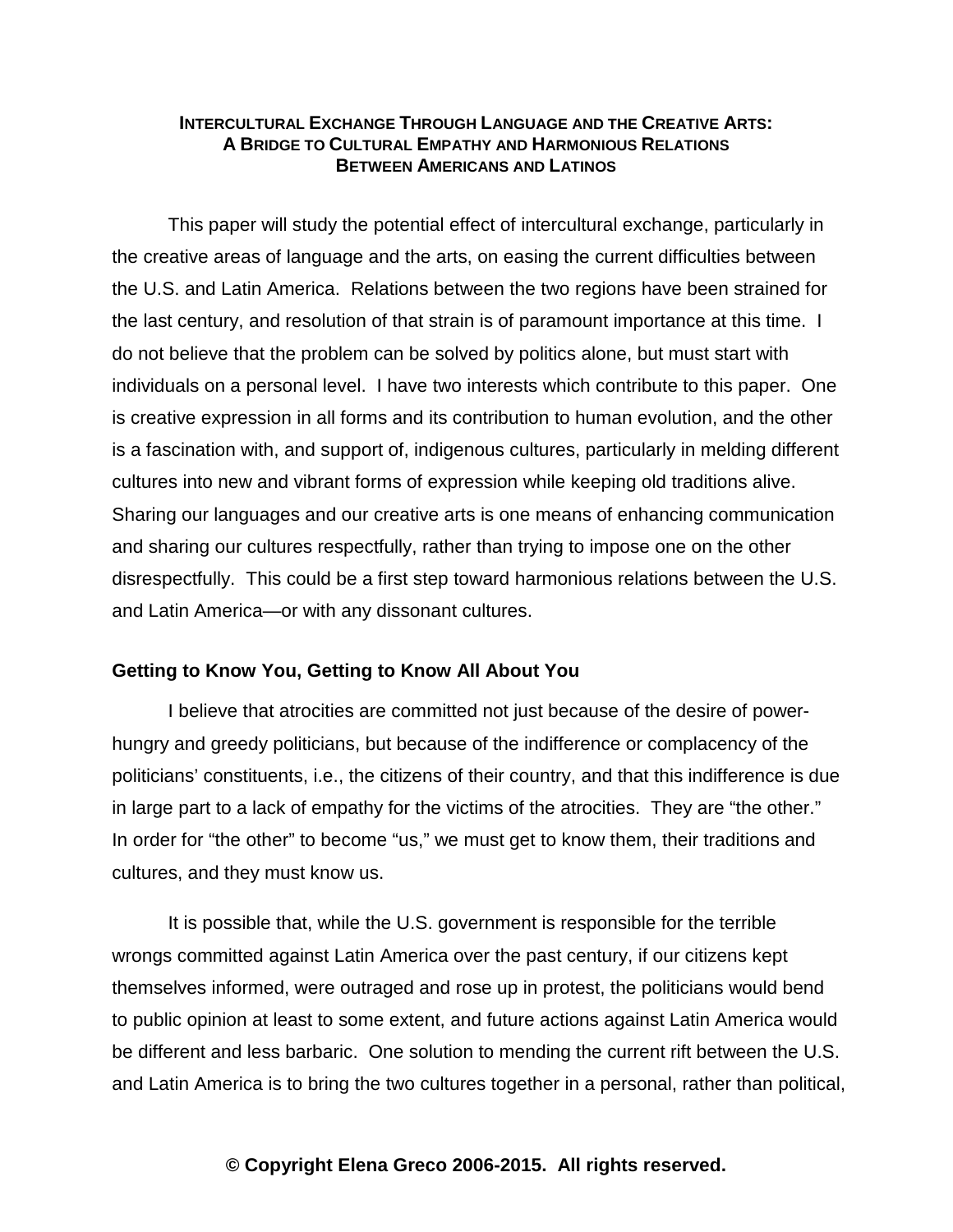manner in order to share cultures and learn about each other's way of living and what matters to us. Xenophobia has been responsible for many of the heinous acts in history; e.g., the massacre of entire Indian tribes in the U.S. was due in part to fear of those who seemed so different and unknown. While power, money and arrogance were likely the primary reasons, I do not believe that the massacres would have been tolerated by the general Caucasian population if they had known some Native Americans personally and come to understand their culture and traditions, thereby ceasing to view them as "the other." Getting to know people and their ways might seem like a simplistic solution to a complex problem at first glance, but sometimes simple solutions are the most effective.

#### **Background**

Since the first settlers in the U.S. began to spread over the land, the U.S. has been involved with Latin America, and never with a totally benign intention. With doctrines such as Manifest Destiny (*Manifest Destiny: The Philosophy That Created a Nation*) and the Monroe Doctrine (*The Monroe Doctrine (1823)*) leading the way, the U.S. has been involved politically and economically in Latin America for the past century, often supporting or fomenting military actions—such as toppling democratically-elected governments and engaging in torture and murder of Latin Americans in executing its political agenda (*(Let the Bloody Truth Be Told: A Chronology of U.S. Imperialism* and *SOA Watch*)— that American citizens would find appalling and completely intolerable if they were to occur in the U.S., and has gone to great lengths to hide these activities from Americans (*U.S. Interventions in Latin America*).

Not surprisingly, America is now viewed by Latin Americans with distrust and often hatred. At a time when anti-American sentiment is at an all-time high, it would seem prudent to review policy regarding interference in the affairs of other governments, and also to examine where our personal responsibility in this dissonant relationship might be. Is there something we can do to overcome the current discordant relationship between the two cultures?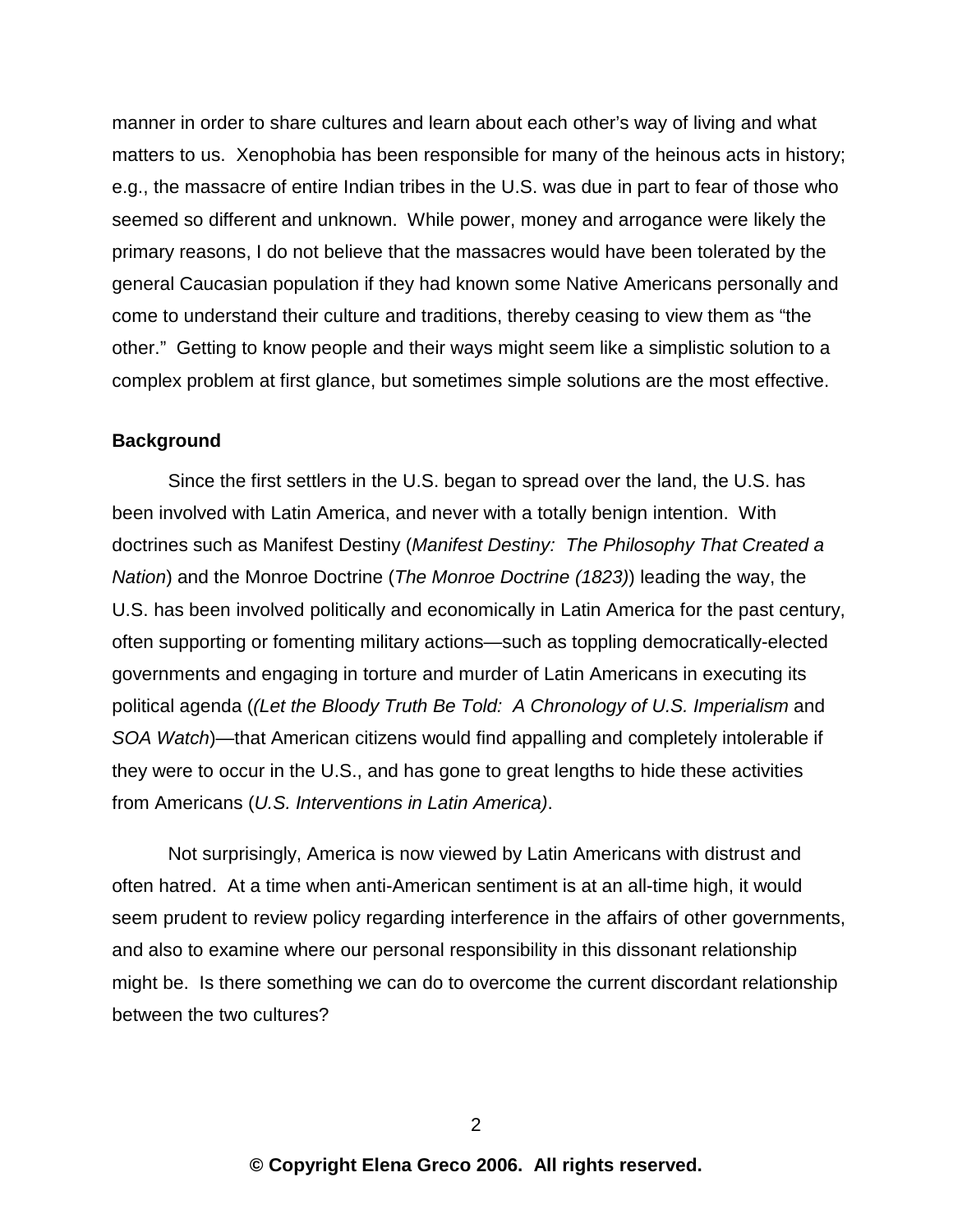#### **Cultural Challenges**

Understanding and communicating with someone from another culture always has its challenges. Communication can fail in a myriad number of ways. Different cultures often have differing concepts of time, different styles of communication, different manners in relating to people, and different behavior and customs (DuPraw). It is common for humans to believe that the manner in which they are accustomed to communicating or behaving is the correct one, and that differing cultural customs are incorrect or inferior (*Multicultural Learning*). If we can open to the possibility that there are multiple styles of communicating and behaving and expose ourselves to another culture's customs in order to learn them, there is a greater possibility of harmonious relations between the cultures and more effective communication.

For example, something as seemingly simple as the experience of time is relative to one's culture. Americans assume, for example, that 7:00 p.m. means 7:00 p.m., and if you arrive for a  $7:00$  p.m. appointment at  $7:15$ , then you are late. However, time in many Latino cultures is more flexible. I remember when I first moved with my family to Puerto Rico, and we were invited to a party at 8:00 p.m. We arrived shortly after 8:00, and were greeted by very surprised hosts who were not even dressed yet. We had committed the faux pas of being "on time." We quickly learned that one should add at least an hour to the time of social invitations in Puerto Rico. I was recently scheduling a rehearsal time with a Dominican musician with whom I was working for the first time, and he asked me how I was about time. Puzzled, I asked what he meant. He said that he was wondering that if I said 2:00, if would be there at 2:00. Momentarily wondering if I should be offended that he apparently questioned my integrity, I quickly realized that he was conscious of the difference in the conception of time between our two cultures and was astute enough to determine if we were communicating in the same way. Was my 2:00 the same as his 2:00? This is a very good way of thinking which can prevent mis understandings.

In general, Americans tend to be very much focused on individual success in isolation, while other cultures are often much more community-oriented. For example, a

3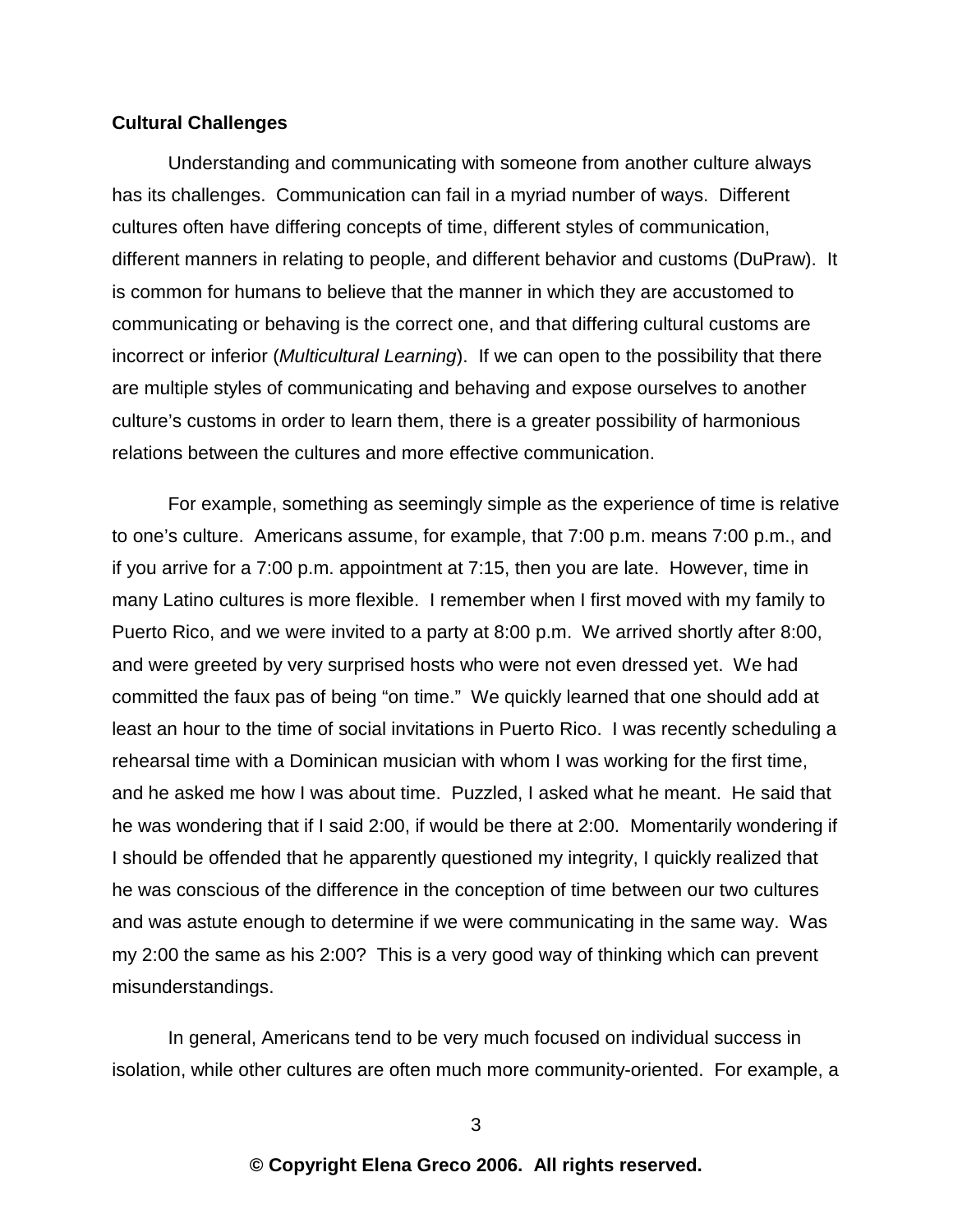Peace Corps worker in the Dominican Republic related a story of his morning jogging practice while in the Dominican Republic (*Jogging Alone*). The worker valued the peaceful feeling that he experienced jogging alone in the early morning, and had vowed to continue jogging while in the Dominican Republic. However, whenever he jogged, the villagers all came out to offer him coffee and invite him to stop to chat as he passed their homes. Sometimes they sent their children to run with him because they were afraid he would be lonely. The villagers could not understand his need to be alone, and were concerned for him; their culture valued community.

Our judgments of other cultures are sometimes based on the as sumption that others' circumstances and customs are the same as our own, and that we know e verything we need to know about them. As Rigoberta Menchu, a Quiche Indian in Guatemala, tells us in her autobiography (*I Rigoberta Menchú*, 1983, p. 9), her community keeps their traditions and customs a secret from outsiders in order to prevent their being misunderstood or judged, and also to keep them sacred. It would be a mistake to think that we understand this culture solely from what we see of it on the surface. Westerners and Guatemalan landowners judged Rigoberta's people negatively, often times out of misunderstanding. For example, they judged the Indians for being dirty, when in fact the Indians had no money for clothes and nowhere to bathe. Apparently, it never occurred to them that there were things they didn't know or understand about Rigoberta's people, instead seeing what appeared to be their shortcomings as evidence of their inferiority.

#### **Creativity as a Bridge**

Speaking to each other, or with each other, through the creative arts allows us to communicate in a common language in which we are much less likely to encounter mis communication, and to learn of our commonalities as human beings and to appreciate the differences.

I believe that creativity offers a major contribution to the evolution of society and a means of conveying our history in a much more relevant manner to future societies

4

# **© Copyright Elena Greco 2006. All rights reserved.**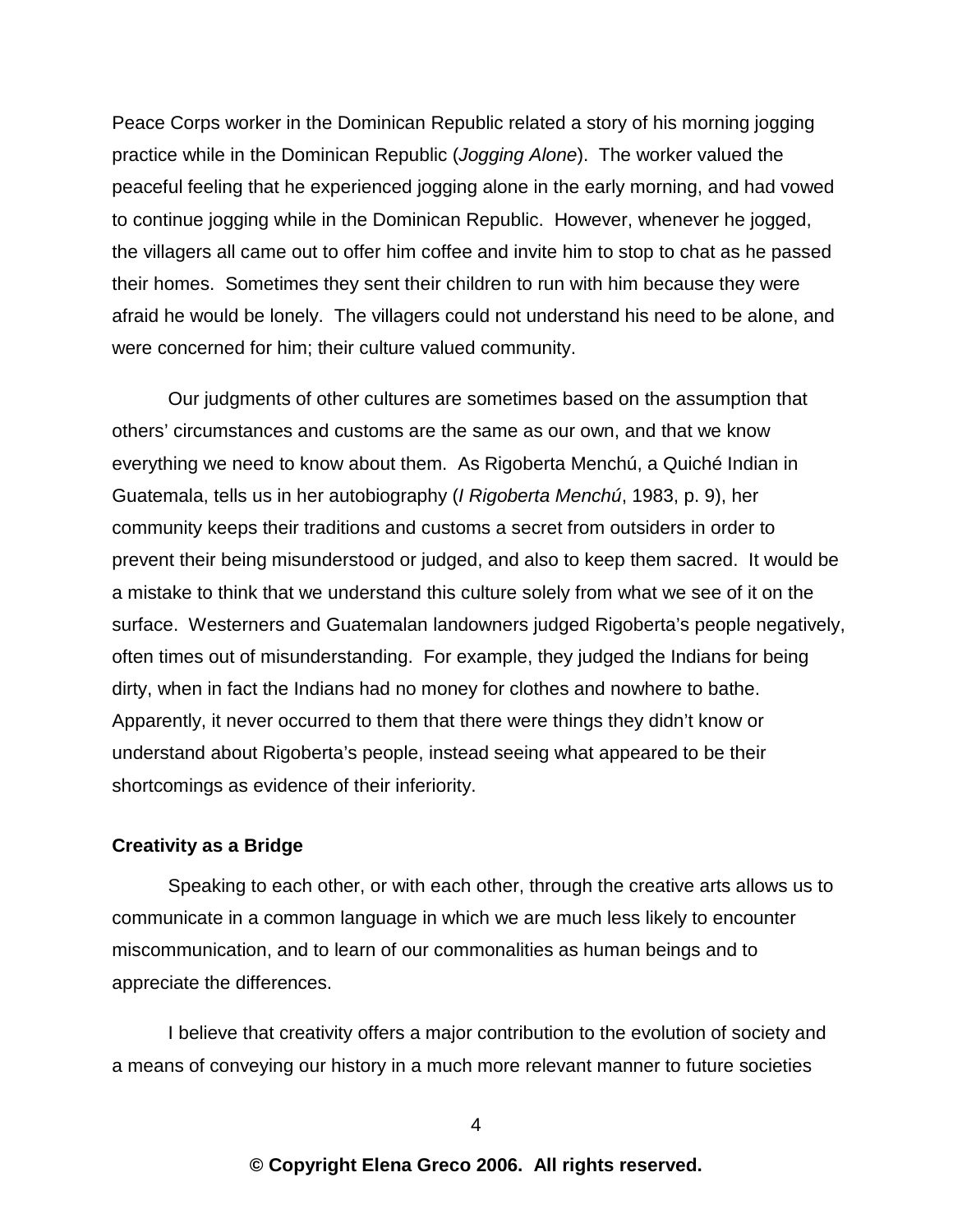than a history book could possibly communicate. In addition, the arts offer the experience of communicating in a language that has no boundaries or limits, so that expression through creative arts can be shared by different cultures as common language which contains no cultural barriers. Robert Sternberg (Sternberg) states that creativity is a "radical force within a culture that serves to help individuals in shaping and red e fining ... environments." People from two cultures engaging in creative process toge ther can redefine the relationship of those cultures.

*Language*. Language is how we communicate with each other. It is also how we mis communicate with each other. Often the meaning intended by the speaker in conversation is misinterpreted or misunderstood by the listener due to a difference in socialization or in how their perceptions are organized conceptually (*A Framework for Understanding Cross-Cultural Misunderstandings*). In learning Spanish, I have discovered that just memorizing vocabulary or verb tenses and translating English verbatim into Spanish is not learning the Spanish language, but that I must organize my thoughts differently in order to speak the language. Learning the language has showed me how a Spanish-speaking person thinks, something I would not have been aware of if I had not made an attempt to learn the language. In studying the language, I have experienced a different way of seeing the world which allows me to understand Latin culture better. The study of a foreign language is a good way to begin to open to another culture. As we learn how a language is structured, we can appreciate how native speakers think, and this alone can shed new light on a culture.

Bernardo Palombo, the founder and director of El Taller Latino Americano in New York City, an intercultural center which teaches Spanish, often tells beginning Spanish students, "In English, everyone is quiet while someone else is speaking; only one person speaks at a time. In Spanish, everyone talks at once." He encourages students to practice this in class. This seems very odd to those of us who were brought up to believe that talking when someone else is talking is bad manners. Attempting to practice this gave me a new perspective on communication in Latin cultures.

5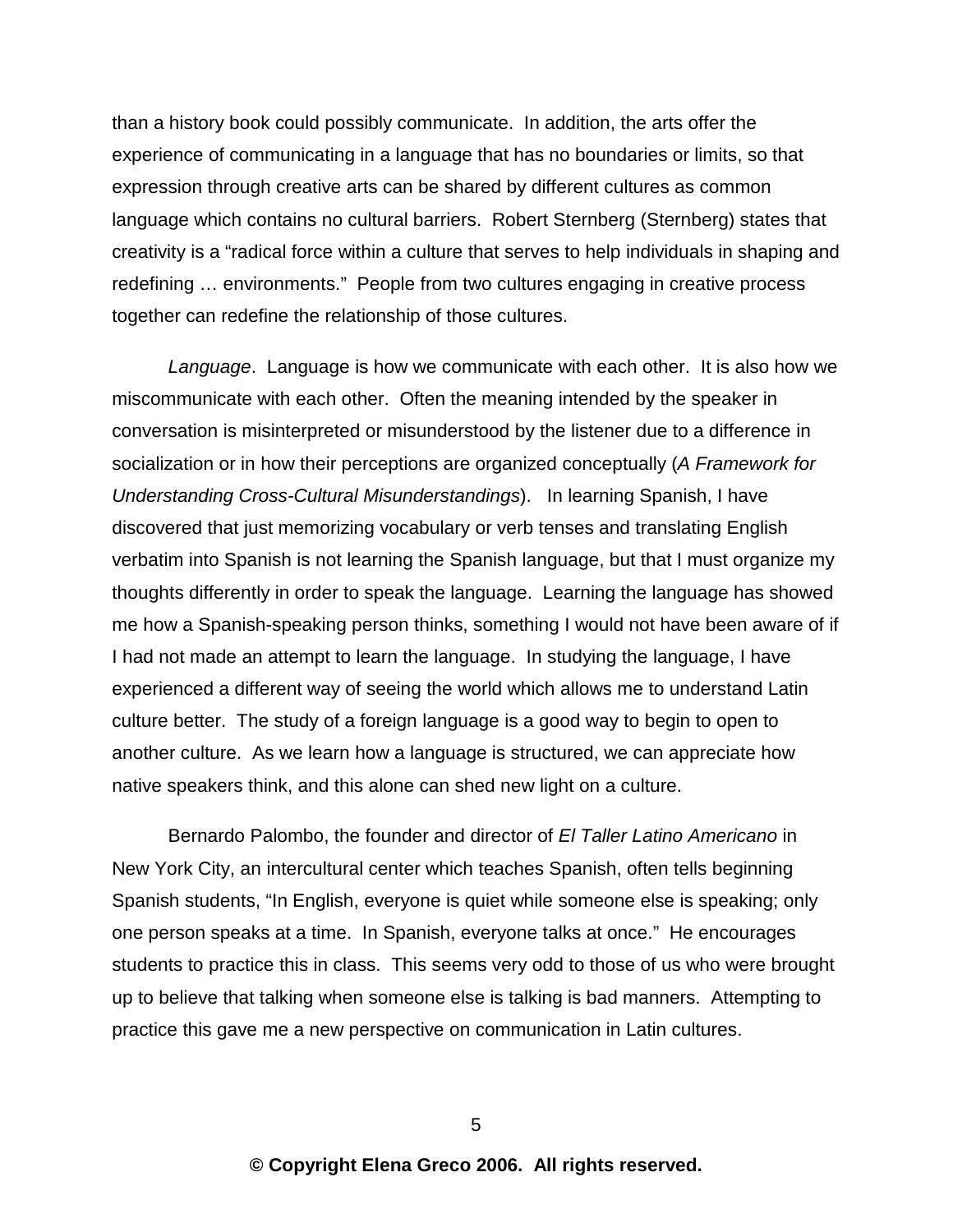A survey in Canada demonstrated that those whose primary language was English who had studied French had low levels of prejudice against those whose primary language was French, while those who had not studied French had the highest levels of prejudice (*Diversity, Intercultural Exchange and Mobility Round Table*). Apparently, simply knowing something about another's language lowers the prejudice we might feel towards them.

Art. Art is a direct link between higher sensory creation and perception and the concrete expression of those images as a communication. By viewing the art of another person, we can experience his or her inner world for a time and the deeper communications that are of importance to them without the usual filter of culture and prejudice.

*Music*. Music is both vibration itself and the recreation of emotional expression through sound. It bypasses the need for intellectual processing. When we listen to music, we experience a direct communication of the musician's emotions and beliefs. When we perform music together, we are speaking with one voice, one which contains no concepts or beliefs. It is the perfect medium for bringing cultures together.

#### **Center of Intercultural Exchange as a Medium for Change**

Imagine a place where all of these arts are practiced in multicultural groups. *El Taller Latino Americano*, an organization in New York City which promotes intercultural creation of new forms of communication and expression, is a brilliant example of this. While there are many organizations which support and promote Latinos and their arts, their purpose is to show the world what and who Latinos are and the distinctions that make their culture their own. El Taller does indeed provide a nurturing environment for Latino musicians and artists; but what is different about El Taller is that it welcomes Americans (and other nationalities) and invites them to participate. In the organization's own words on its website (www.tallerlatino.org), it is "an arts and education organization in New York City, founded in 1979 by Latin and North Americans to afford opportunities for artistic expression and the exchange of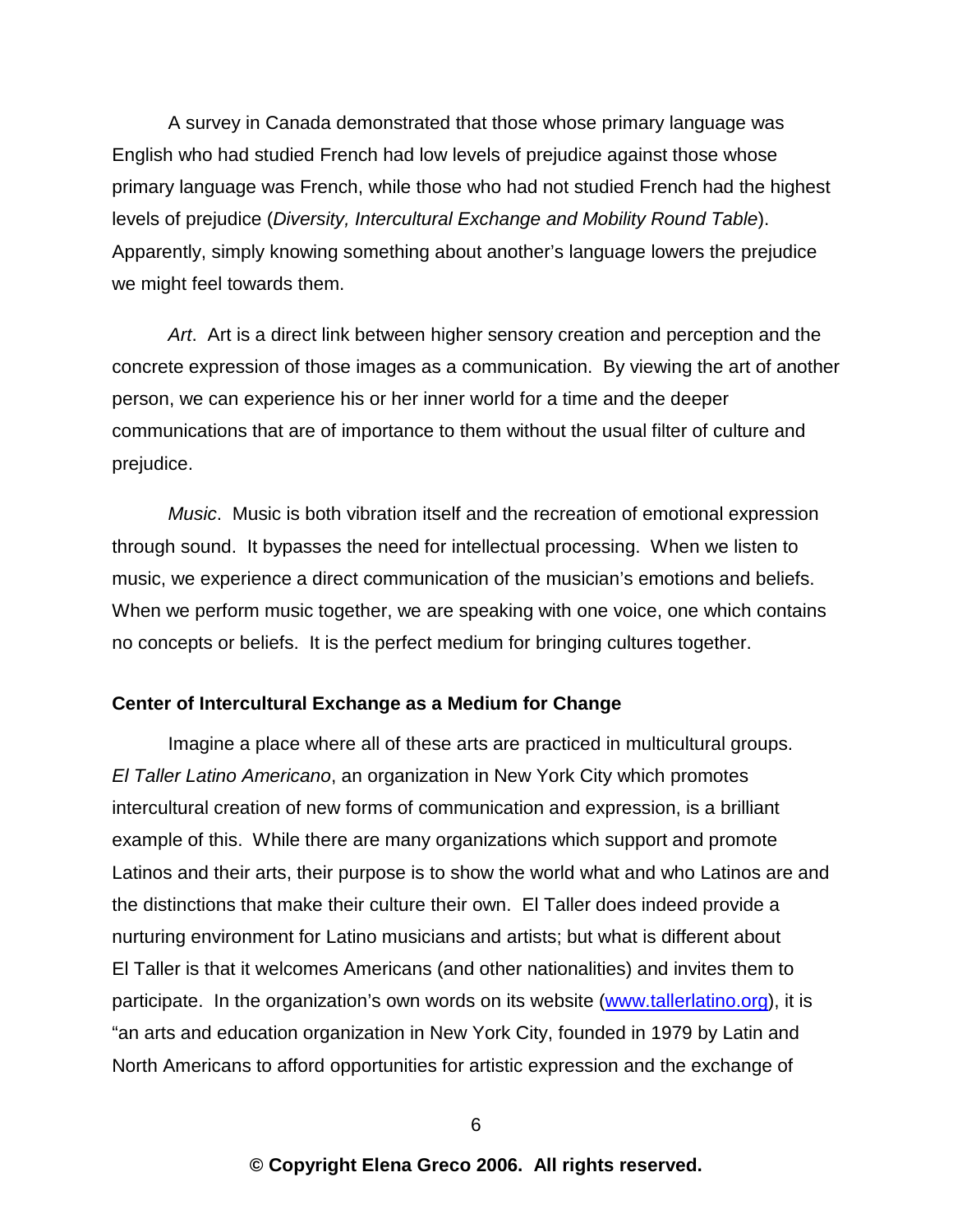ideas and experiences between people of different cultures." It offers "arts programming and Spanish language classes that seek not only to entertain and educate, but to gather together culturally and linguistically mixed audiences on the common ground of creativity."

*Language*. It accomplishes this goal first by teaching the Spanish language through the Acoustic Method, a unique method of Spanish language instruction based on sound and originated by Bernardo Palombo which integrates cultural facts, idioms and customs, as well as current events, into its curriculum (*Spanish Language Classes*). The focus of these classes is on speaking, living and thinking in Spanish, rather than on me morizing grammar, and spoken dialogue is a part of every class. It is "pre-grammar" Palombo says (Martínez 2001), and the emphasis is on the sound and rhythm of the spoken word. The method has supporters in linguist Noan Chomsky and novelist Grace Paley (Martínez 2001), and Palombo has received the Independent Educator's Award from Teachers College at Columbia University for his unique contribution to education (*La Familia del Taller*).

*Art*. The first thing you see when you enter the El Taller loftspace is art. In fact, the staircase leading up to the loft is also covered with art—bright, colorful art—so that by the time you reach the space, you already feel the ambiance of a place that exudes creative energy. El Taller's Grady Alexis Gallery has shown many emerging artists, Latino and otherwise. Although its primary mission is to support Latino artists, being Latino is not a requirement for showing at El Taller; only creativity is.

*Music*. The primary platform for cultural exchange and creativity at El Taller is the music. Performers from all over the Latin world, both famous and unknown, clamor to perform at El Taller. Neighborhood musicians and composers, both American and Latino, give concerts there. Traditional South American peñas are offered monthly, informal concerts where musicians of any sort who have a commitment to the tenets of the Taller can play, and one never knows what kind of music or musician one might hear, whether Latino or American. El Taller is an introduction for Latino musicians to the American world and vice versa. It provides a space for American and Latino

7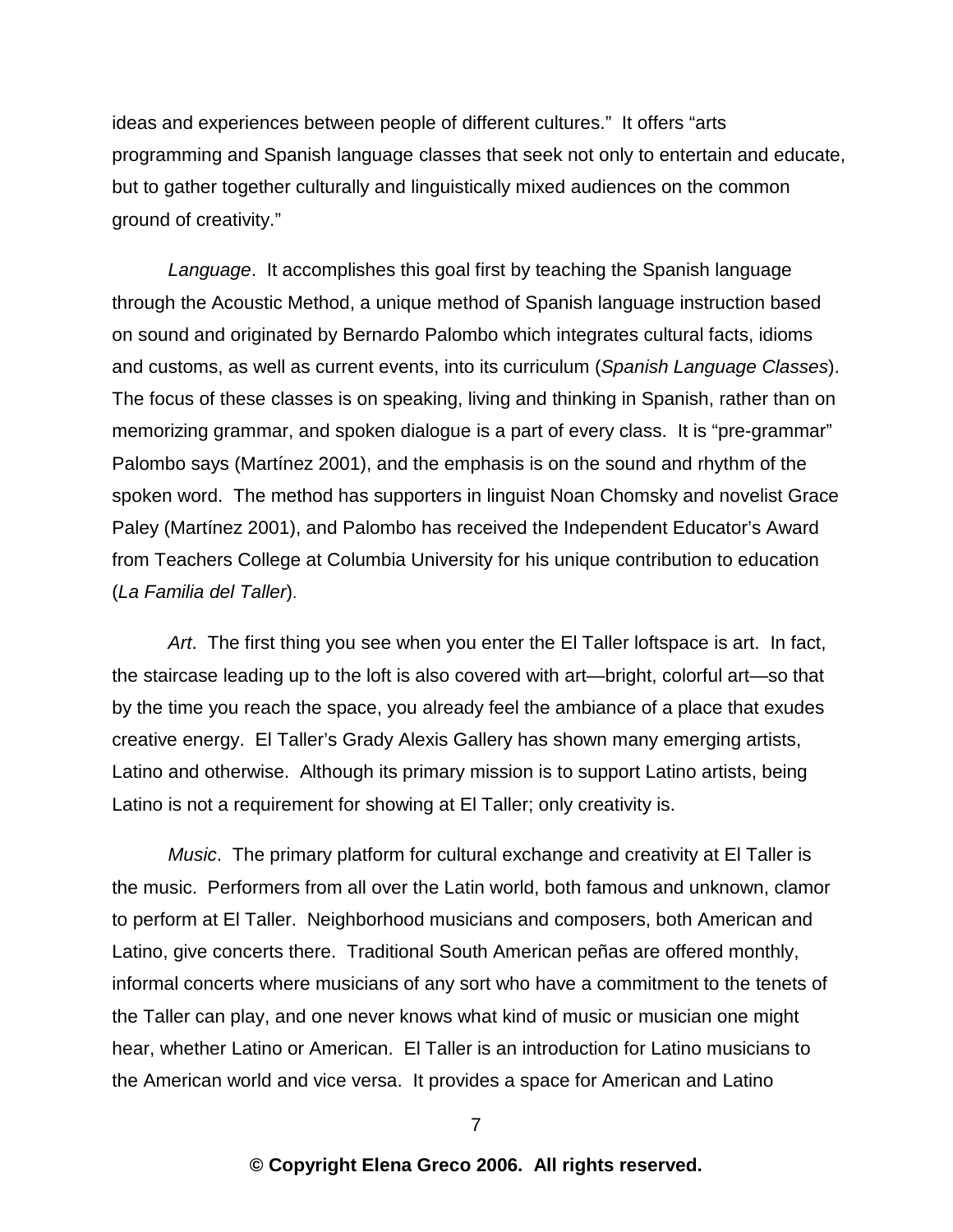musicians to make music together, melding their art into new forms of creative expression that combine both worlds and merge them into something unique.

A Creative Space. The space itself seems to generate creativity. The loft at 2710 Broadway and West 104 Street formerly belonged to Thomas Edison-creator of the light bulb and the phonograph (*Thomas Edison*)— and was used as a work space by him (Cristian p. 198). You can make yourself at home any time the building is open in the comfortable loftspace, where there is always someone engaged in a creative activity, wh e the rs trumming a guitar, learning the tango or practicing a song in Spanish. Everyone is welcome—and feels welcome—regardless of heritage. This a place where both cultures can feel at home.

### **Conclusion**

El Taller seems to have found a way to bridge the cultural gap while generating some of the most creative music and art to be found in New York City. It truly lets Americans and Latinos learn about and from each other so that we can let go of fear and appreciate each other. I found only one other organization which has a similar function, La Peña in Berkeley (www.lapena.org), which focuses on Latin American music. It does not, however, offer Spanish classes, and the combination of language, music and art in a creative setting are what seems to make EI Taller work, and what makes it unique.

It seems that the focus of EI Taller that provides cohesiveness is the recognition by the regular participants that merging of the cultures is something to strive for and that the real goal at El Taller is creativity in its highest form. As indicated previously in this paper, expression through the creative arts can be shared by different cultures as a common language which contains no cultural barriers, and when that type of creativity occurs, I believe that society evolves.

While I am not certain that El Taller could be duplicated, it could be used as a model for similar organizations in other major cities. Each such organization would take on its own character reflecting the culture in which it exists. Even a few El Taller's in the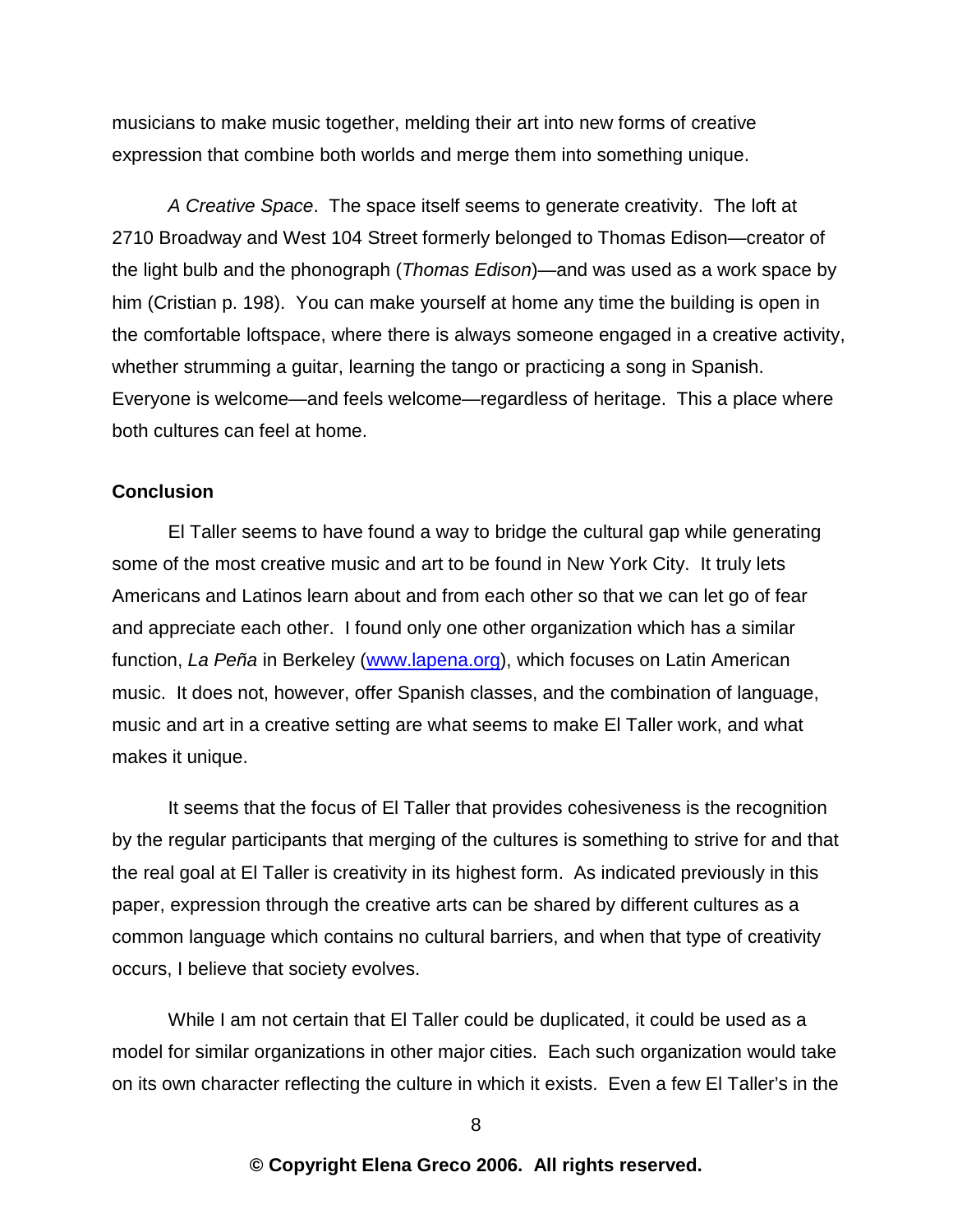country would go a long way in healing the rift between cultures and bring forth a brand new culture.

# **References**

*A Framework for Understanding Cross-Cultural Misunderstandings*, http://www.dattnerconsulting.com/cross.html, downloaded December 10, 2005.

Amigo, C. (2003). *Latino Music, Identity and Ethnicity: Two Case Studies*. Doctoral dissertation at UCLA in partial satisfaction of Ph.D. in Ethnomusicology.

*Diversity, Intercultural Exchange and Mobility Round Table (April 2002),* http://myeurope.eun.org/shared/data/myeurope/2004/docs/cultural-diversity.pdf, downloaded November 30, 2005.

DuPraw, Marcelle E., National Institute for Dispute Resolution and Axner, Marya, Consultant in Leadership Development & Diversity Awareness. Working on Common *Cross-Cultural Communication Challenges*, http://www.wwcd.org/action/ampu/crosscult.html, downloaded December 10, 2005.

*Jogging Alone*, http://www.peacecorps.gov/wws/bridges/lesson9/works heet8.html, downloaded November 30, 2005.

La Familia del Taller, http://www.tallerlatino.org/TallerPeople.html, downloaded December 18, 2005.

La Peña (www.lapena.org), downloaded December 12, 2005.

*Let the Bloody Truth Be Told: A Chronology of U.S. Imperialism* (http://www.neravt.com/left/invade.htm), downloaded November 6, 2005.

*Manifest Destiny: The Philosophy That Created a Nation* (http://odur.let.rug.nl/~usa/E/manifest/manif1.htm), downloaded October 9, 2005.

Martínez, L. (April 8, 2001), *Taller Latinoamericano, para un encuentro cultural*, Hoy.

Menchú, R. (1983) (ed. Burgos-Debray, E.). I... RIGOBERTA MENCHÚ: AN INDIAN W O MAN IN GUATEMALA. London: Verso Editions and NLB.

*Multicultural Learning, http://www.elca.org/globalmission/welcomeforward/culture.pdf,* downloaded December 12, 2005.

*SOA Watch* (http://www.soaw.org/new/), downloaded November 6, 2005.

*Spanish Language Classes, http://www.tallerlatino.org/SpanishClasses.html,* downloaded December 18, 2005.